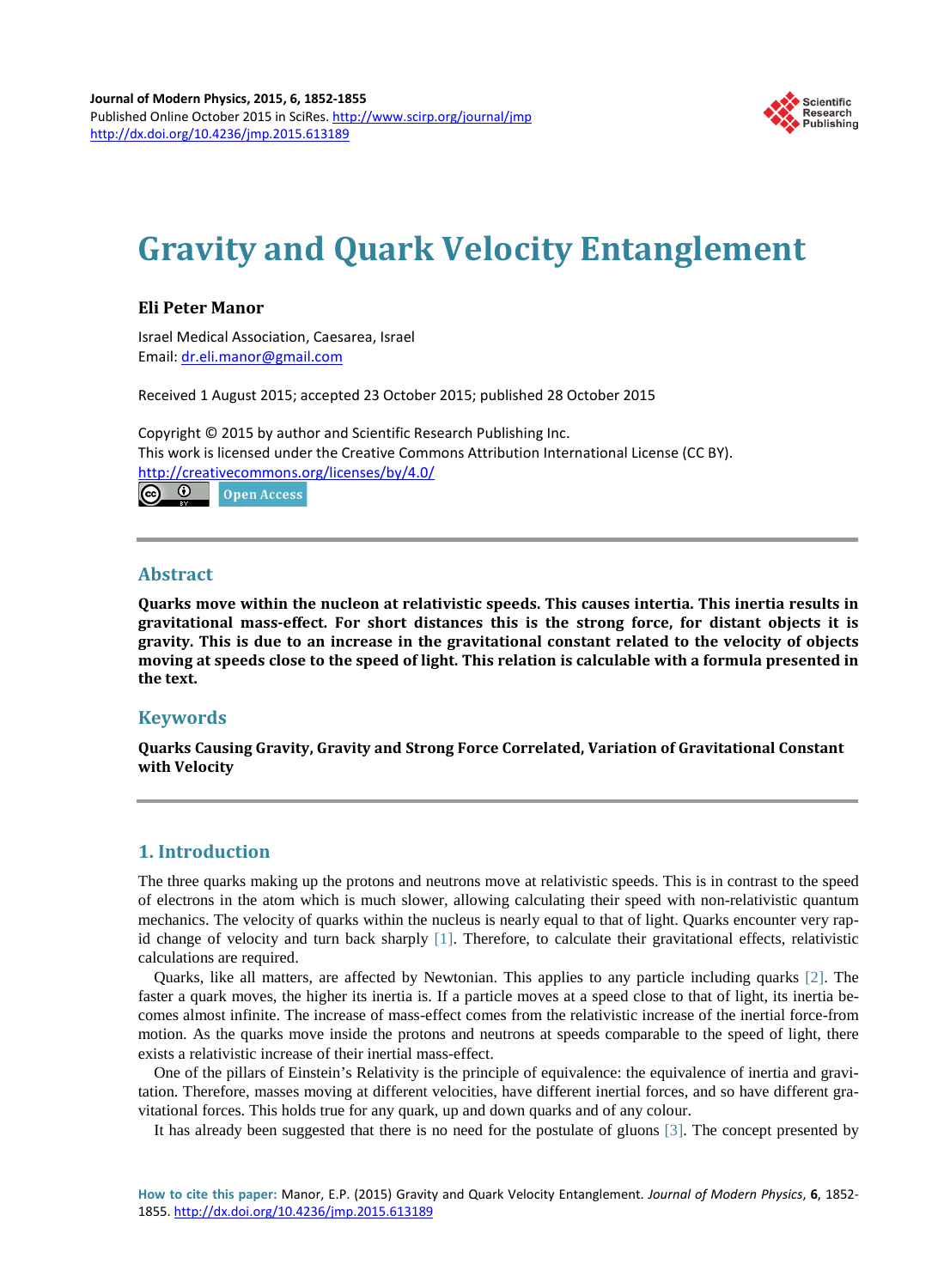those authors is that the strong force is just relativistic gravity (*i.e*. gravitational attraction between relativistic particles).

#### **2. Gravitational Increase Due to Velocity**

Energy, exerted as inertia, is dependent on the velocity of a moving object, and creates an increase to the gravitational constant "*G*". This is according to a formula developed in a previous publication [\[4\].](#page-3-0)

In that previous manuscript it was shown that the stronger force required accelerating a faster moving object is due to the increase of the objects inertia, not mass. This stronger inertia is due to an increase of the gravitational effect, and that, by a change in the gravitational constant "*G*", thereby making the use of the problematic term "relativistic mass" to describe "mass-effect" unnecessary. As gravity's pull is directional, a formula is developed, taking into account the velocity and the direction of any moving object.

This formula is:

$$
G_{rel} = \frac{G}{\sqrt{1 - \frac{v^2}{c^2}}} \pm \frac{G\frac{v^2}{c^2}}{1 - \frac{v^2}{c^2}} \cos \alpha
$$

The gravitational relativistic constant is denoted with the letter "*Grel*". *α* is the angle between the direction of movement of an object and the direction of gravitational pull.

The  $(±)$  sign is  $(+)$  for receding object and is  $(−)$  for objects approaching each other.

As there are three quarks in the proton or neutron, and they exert varying degrees of force in different directions, including sideway forces, they interact with each other in varying speeds and directions. Two objects pull each other in a straight line, which is not the case here. The quarks are continually moving in random directions and at random speeds, but according to specific patterns. Their speed reaches that of light ©.

In the mentioned formula the effect of direction of movement is taken into account.

It is postulated in the present paper that the same rules apply to the attractive forces between any particles, including quarks. Therefore, the much stronger force of the strong force is due to the high velocities of the quarks. Quarks move at relativistic speeds, so their inertia, and thereby their gravitational effect, is much larger than that of particles moving at Newtonian speeds.

It is the acceleration of energy within a particle that produces the mass-effect and consequently, gravity [\[5\].](#page-3-1) That the strong force is  $10^{38}$  times stronger than gravity is here contributed to the high accelerating speed of the quarks. They move only a fraction less fast than the speed of light ©. Therefore, their mass-effect approaches infinity.

An invariant mass has inertia. This inertia is due to the property of matter, which is composed mainly by protons and neutrons that are made from three quarks. These quarks are in persistent movement, independent to the motion of the proton or neutron, and also when a particle is at rest. That is the reason that inertial mass exists in every object.

#### **3. Gravity and Strong Force Entanglement**

It is the prevailing concept that gravity differs from the strong force for several reasons. These are mainly:

That gravity is *G*∙10<sup>−</sup><sup>38</sup> weaker, affects all particles, not just quarks, has an infinite range in contrast to a limited range of the strong force and is only attractive without any repelling property, like the strong force.

Herewith, all these so called features are disputed, showing that gravity and the strong force are correlated. These two forces can be unified. By calculating the relativistic gravitational constant "*Grel*" with the above mentioned formula, this correlation becomes obvious. According to this equation, when the velocity of any particle is close to the speed of light, its gravitational mass-effect becomes infinite. It is generally accepted in physics that the strong force is *G*∙10<sup>38</sup> stronger than gravity. Soan increase of the gravitational constant to that value, the gravitational mass-effect of a particle will have the strength of the strong force. Thereby the relativistic gravitational constant (*Grel*) will ensue in the strength attributed to the strong force.

Putting in this formula values of  $v/c = 1 - 10^{-38}$ , *G* will increase to *Grel* values which create the strength of the strong force. As quarks move at the speed of light, ensuing is the *Grel* value so strong that it equals the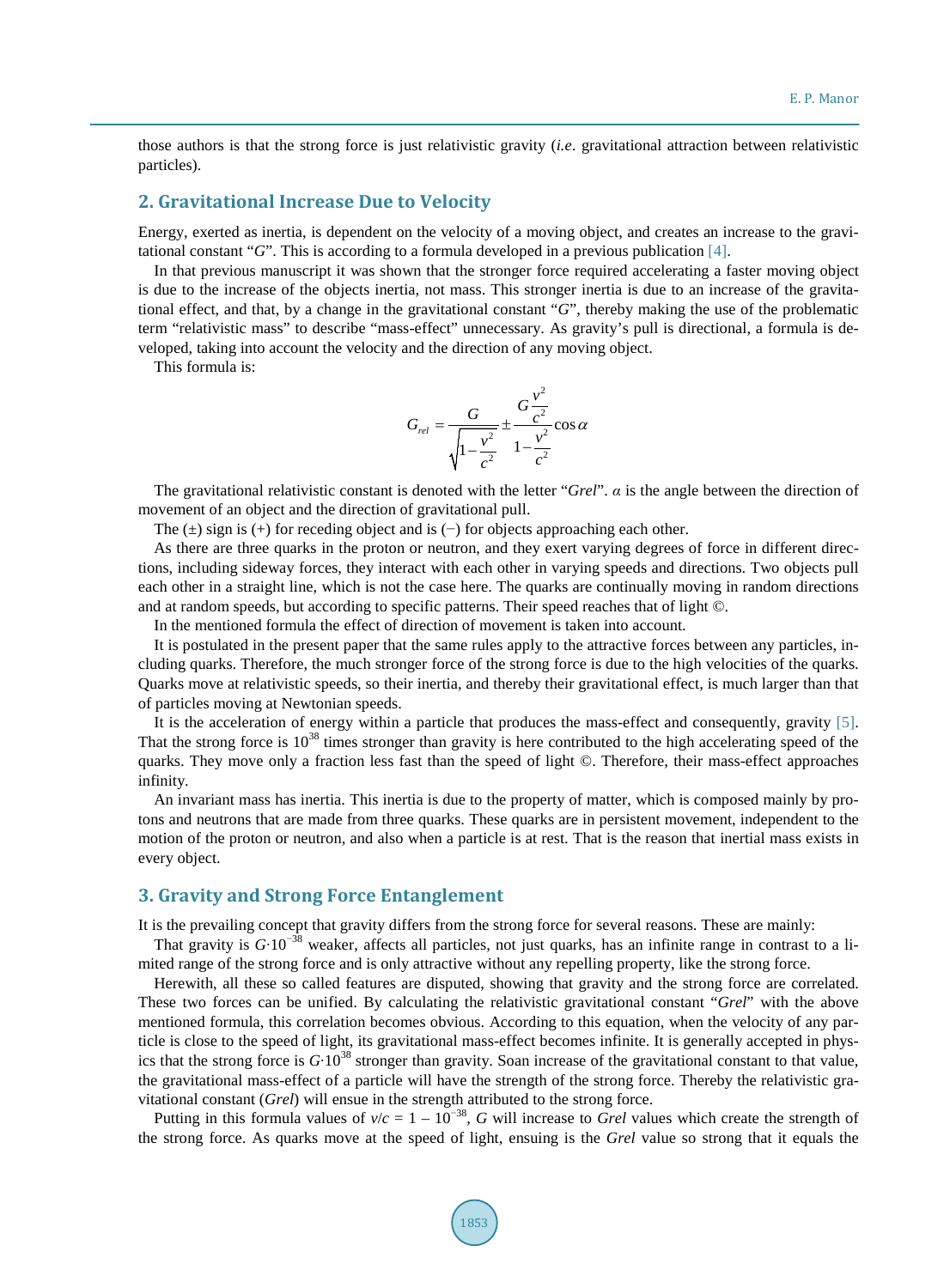strong force.

The attractive force (*F*) between two objects is directly proportional to the product of their mass ( $m_1$  and  $m_2$ ) and inversely proportional to the square of the distance (*r*) between them

$$
F = G \frac{m_1 \cdot m_2}{r^2}
$$

Here, *Grel*, according to the first formula, replaces *G*, and  $m_1$  and  $m_2$  are masses of quarks. The distance *r* here is the diameter of the proton or neutron.

This distance is estimated to be  $0.818 \times 10^{-15}$  meters. At that extremely short range, the gravitational force, with *Grel* replacing *G*, will be the strong force.

For more distant particles,  $r^2$  increases, diminishing significantly the attractive force. Also, electrons do not move at any speed near that of light. So the *Grel*, affecting their attraction, will be negligible. These are the reasons that the strong force affects only the quarks. Not due to any obscure phenomena.

The quarks, which are the components of protons and neutrons, move back and forth at a speed close to the speed of light, and in random directions. This back and forth movement, or zigzag motion, has already been quantified [\[6\].](#page-3-2) According to the mentioned formula for *Grel*, the direction of a moving particle is of major importance.

# **4. The Effect of Direction of Particles**

There exist some differences between particles receding and those approaching each other. At extremely high relativistic speeds, objects approaching each other have a repelling effect. When objects approaching each other are at 0.78615 c, their inertia equals to their gravitational affect. For particles approaching each other at still faster speeds, the gravitational effect will have a negative repelling gravitational effect.

Therefore, a negative gravitational effect occurs both with gravity and with the strong force. There exists a very small difference of the *Grel* values of objects approaching each other to those receding from each other, moving at the same speeds. This is also true for quarks. As quarks move back and forth and change directions, there exists a difference of the gravitational values (*Grel*), depending on their movement. Quarks move in opposite directions, due to oppositely acting forces. These contradicting forces annihilate each other.

Due to this small difference between the inertial forces, acting on objects receding from each other to the force acting on objects approaching each other, there is "left over" inertia of the strong force which acts between the quarks. This inertia effects matter outside the nucleus. That is "leakage" of inertia outside the proton and neutron, which might have a gravitational effect [\[7\].](#page-3-3)

#### **5. Conclusions**

It is the acceleration of energy within a particle that produces inertia, thereby affecting its mass-effect and consequently gravity. That applies to all matter, including quarks. As quarks are affected by the strong force, it is the relativistic gravitational force. Entanglement of the energy binding quarks becomes correlated to interaction with other particles by gravity. This correlation is predictable by a formula presented and makes their relation calculable. Thereby gravity and the strong force are entangled and constitute a solution to the long sought force unification.

Gravity still remains one of the biggest mysteries. General relativity postulates that gravity is a curvature of space time created by matter, but it does not explain how this curvature occurs. There is currently no complete theory of the fundamental force-gravity.

The present paper is a step further to elucidate these issues and to achieve a universal theory.

#### **References**

- <span id="page-2-0"></span>[1] Dey, J. and Tomio, L. (1993) Problem of Statistical Model in Deep Inelastic Scattering Phenomenology. <http://arxiv.org/pdf/hep-ph/9308298.pdf>
- <span id="page-2-1"></span>[2] Oakley, W.S. (1995) Gravity and Quarks. *Speculations in Science and Technology*, **18**, 44-50.
- <span id="page-2-2"></span>[3] Constantinos, G., Vayenes, C.J. and Sountie, S.N. (2012) Gravity, Relativity and the Strong Force, Chapter 9.2.1. Springer US, New York, 127-137. <http://dx.doi.org/10.1007/978-1-4614-3936-3>